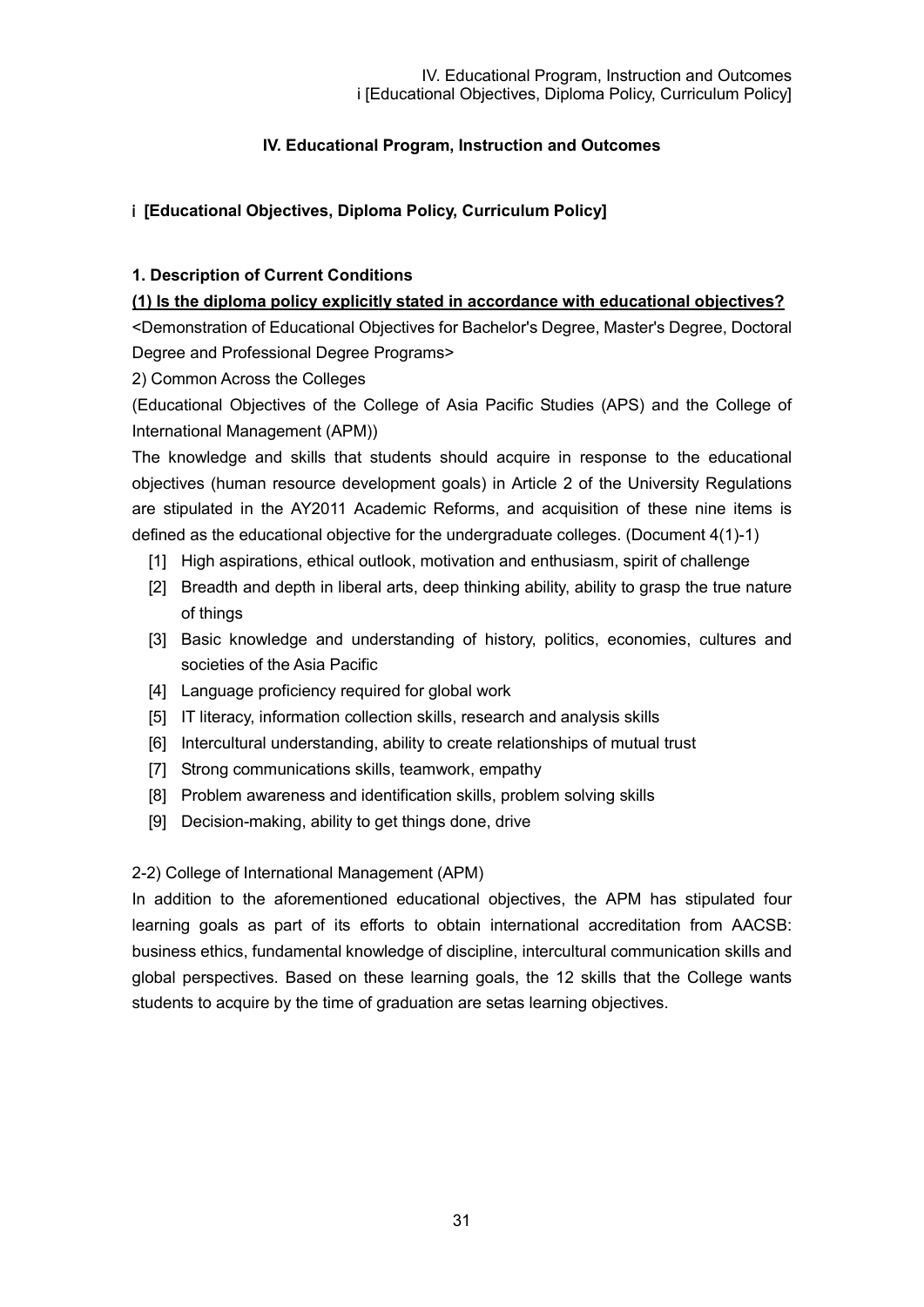| <b>Learning Goals</b>                      | <b>Learning Objectives</b>                                                                                  |  |  |
|--------------------------------------------|-------------------------------------------------------------------------------------------------------------|--|--|
| 1 Business<br>Ethics                       | a. To understand basic theories and principles of business ethics.                                          |  |  |
|                                            | b. To illustrate the significance of business ethics.                                                       |  |  |
|                                            | c. To analyze ethical problems and propose a solution.                                                      |  |  |
|                                            | a. To demonstrate an understanding of basic business concepts                                               |  |  |
| 2 Fundamental                              | b. To demonstrate a satisfactory level of writing and presentation                                          |  |  |
| Knowledge of                               | skills                                                                                                      |  |  |
| <b>Discipline</b>                          | c. To apply appropriate analytical tools (qualitative and/or quantitative) to<br>examine business problems. |  |  |
| 3 Intercultural<br>Communication<br>Skills | a. To demonstrate understanding of the impact of culture<br>on<br>communication behavior.                   |  |  |
|                                            | b. To communicate effectively in a multicultural setting.                                                   |  |  |
|                                            | c. To demonstrate competency in at least one second language.                                               |  |  |
|                                            | a. To understand the impact of globalization.                                                               |  |  |
| Global                                     | b. To give examples of how business environments differ across                                              |  |  |
| Perspectives                               | countries and explain.                                                                                      |  |  |
|                                            | c. To recognize global issues in business management.                                                       |  |  |

# 3-1) Graduate School of Asia Pacific Studies

The following knowledge and skills are defined as the educational objectives (Human resource development goals) stipulated in Article 2 of the University Regulations and explicitly stated in the 2012 Graduate Academic Handbook etc.

- ・Specialization in the areas of government, environment and development economics
- ・Ability to form practical resolutions for issues

# 3-2) Graduate School of Management (GSM)

The following knowledge and skills are defined as the educational objectives (Human resource development goals) stipulated in Article 2 of the University Regulations and the Mission Statement confirmed during the AACSB accreditation process, and they are explicitly stated in the 2012 Graduate Academic Handbook and on the university website etc.

- ・Comprehensive awareness of business and management
- ・Good understanding of business ethics
- ・Deep insight into globalization
- ・Ability to play central roles in solving corporate and organizational management issues

As part of the AACSB accreditation process, like the APM, the GSM has also stipulated four learning goals that subsume 10 learning objectives, which is the skills that the Graduate School wants students to acquire by the time of graduation.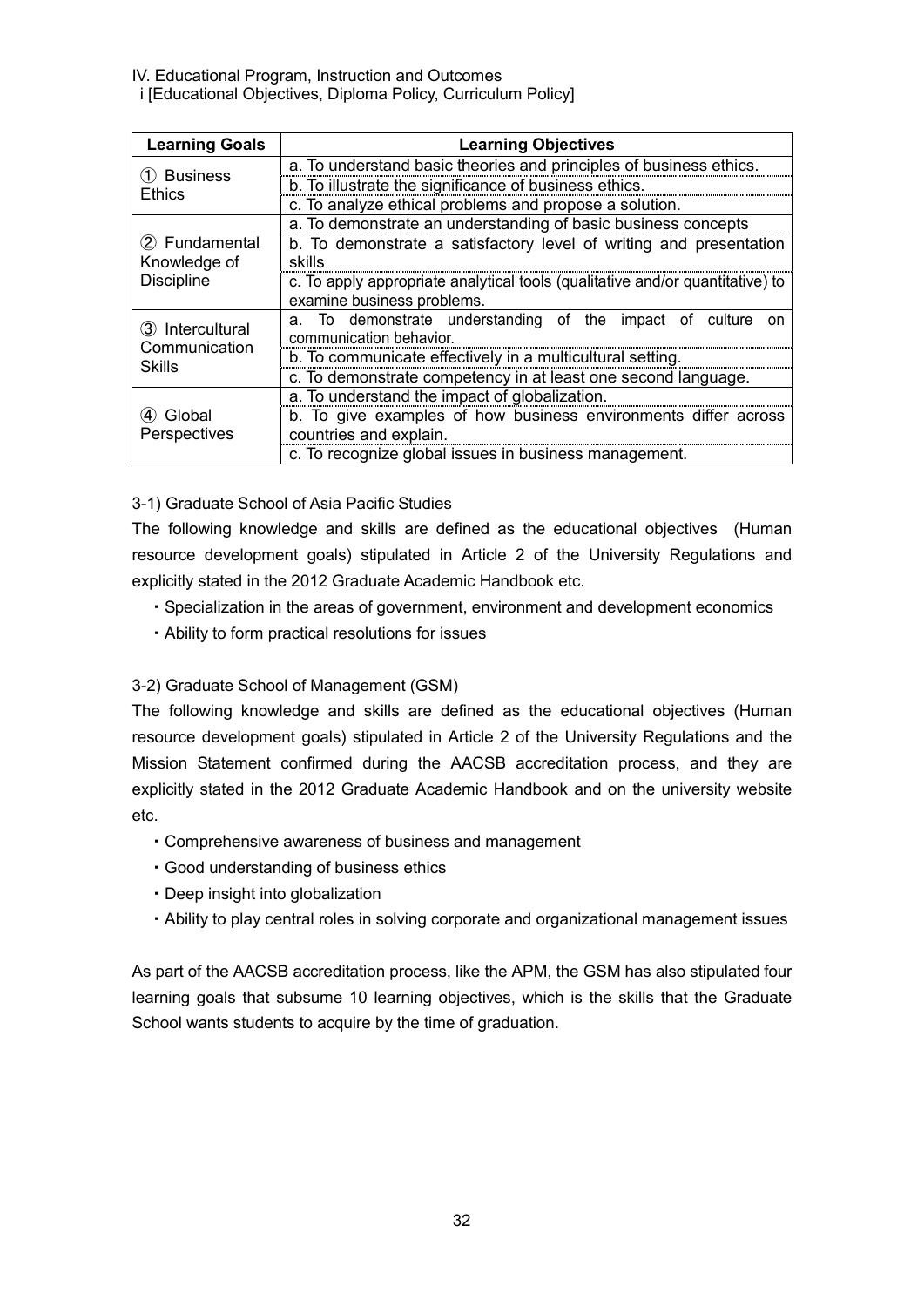| <b>Learning Goal</b>                  | <b>Learning Objective</b>                                                                             |  |  |
|---------------------------------------|-------------------------------------------------------------------------------------------------------|--|--|
| 1 Business Ethics                     | a. To formulate practical resolutions of an ethical dilemma using an ethics model or framework.       |  |  |
|                                       | b. To evaluate ethical implications of contemporary business issues.                                  |  |  |
|                                       | a. To demonstrate understanding of advanced business concepts in a specialized field.                 |  |  |
| 2 Advanced Knowledge of<br>Discipline | b. To apply advanced analytical tools (qualitative and/or quantitative) to examine business problems. |  |  |
|                                       | c. To integrate functional knowledge for developing business solutions.                               |  |  |
|                                       | d. To demonstrate an advanced level of writing and presentation skills.                               |  |  |
| 3 Sense of Innovation                 | a. To identify the opportunities and challenges of innovation in a business setting.                  |  |  |
|                                       | b. To design innovative business and/or research projects.                                            |  |  |
| 4 Global Perspectives                 | a. To reconcile between academic theories and practices in international business.                    |  |  |
|                                       | b. To evaluate the managerial impact of global issues.                                                |  |  |

<Alignment of Educational Objectives and Diploma Policy>

(Diploma Policy)

2) Common Across the Colleges

Based on the Standards for the Establishment of Universities, if students complete at least 124 credits in accordance with APU's stipulated enrollment conditions, they will be assessed for graduation and granted their degrees. APU permits students to enter on either a Japanese or an English language basis and in either case students must complete at least 40 credits of Common Education Subjects (including language subjects) and at least 62 credits of Major Education Subjects. All Common Education Subjects are offered jointly by the APS and the APM. Students enrolled in either the APS or the APM on a Japanese language-basis must also complete at least 20 credits of subjects held in English in order to graduate, in order to develop the practical English proficiency and intercultural communication skills required to succeed in the global arena.

In addition to the Major Education Subjects offered by their College, students are allowed to take Major Education Subjects in the other College, and a maximum of 22 of these credits may count toward the graduation requirements.

Note: Undergraduate students are classified as either Japanese or English-basis students and as either domestic or international students

| Japanese-basis    | Students admitted in Japanese and approved to        |  |  |  |
|-------------------|------------------------------------------------------|--|--|--|
| students          | receive instruction in Japanese at the time of       |  |  |  |
|                   | enrollment                                           |  |  |  |
| English-basis     | Students admitted in English and approved to receive |  |  |  |
| students          | instruction in English at the time of enrollment     |  |  |  |
| Domestic students | Japanese students and foreign students residing in   |  |  |  |
|                   | Japan with a status of residence other than 'College |  |  |  |
|                   | Student'                                             |  |  |  |
| International     | Students with a status of residence of 'College      |  |  |  |
| students          | Student'                                             |  |  |  |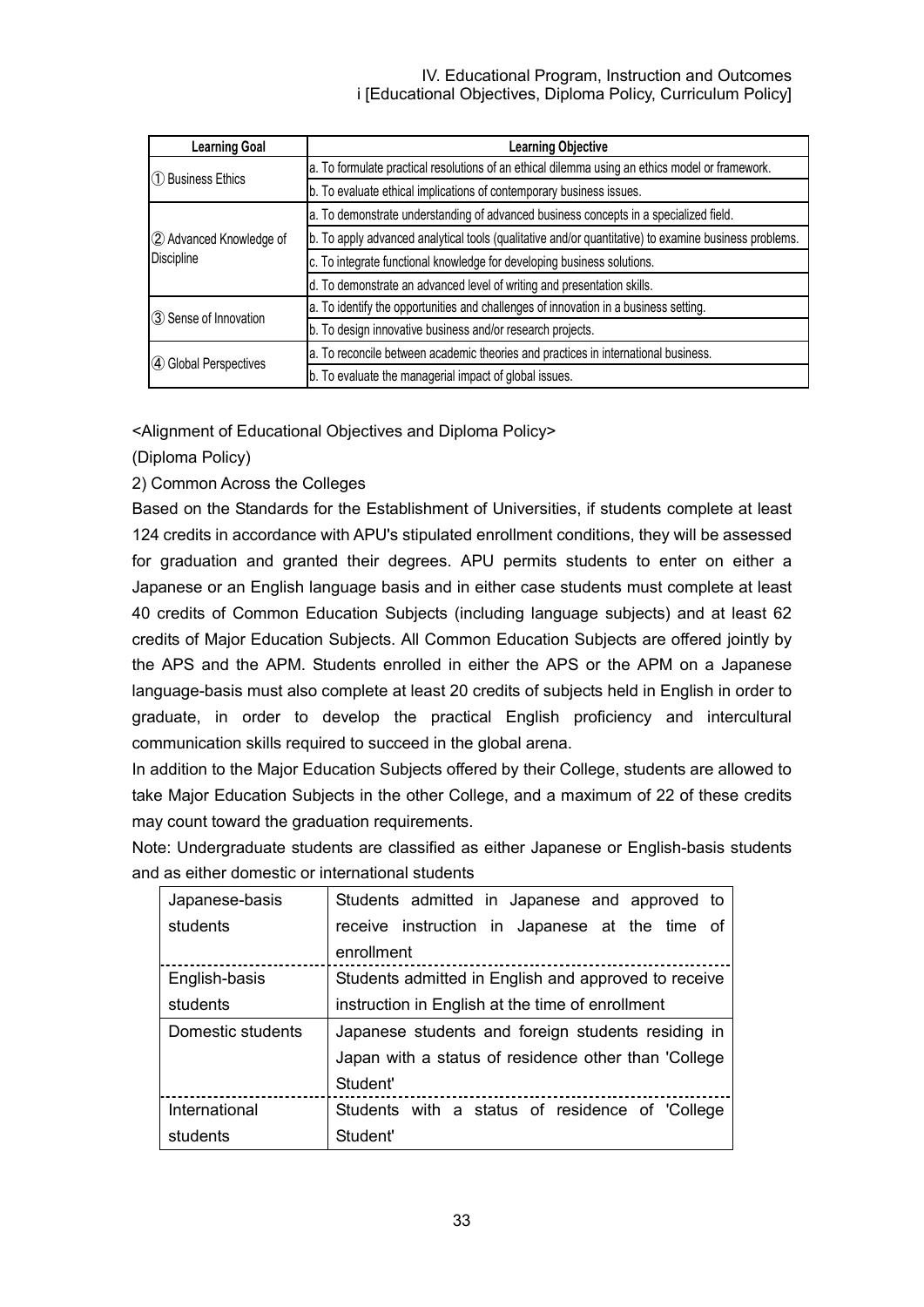#### (Areas of Study)

#### 2-1) College of Asia Pacific Studies (APS)

With regard to the APS' educational and research objectives (Human Resources Development Goals) "to cultivate human resources who, upon comprehensive understanding of the diverse political conditions, economies, societies, and cultures of the Asia Pacific region, will achieve basic and advanced knowledge in such areas as global society, environment and development, and tourism", students who complete the required number of credits in accordance with the aforementioned diploma policy will be granted a Bachelor of Arts, and if they complete at least 20 credits of Major Education Subjects in one of four fields—Environment and Development, Hospitality and Tourism, International Relations and Peace Studies or Culture, Society and Media—the name of said field will be included on the diploma.

(Document 4(1)-2)

#### 2-2) College of International Management (APM)

With regard to the APM's educational and research objective (Human Resources Development Goals) "to cultivate human resources who, upon comprehensive understanding of the diverse political conditions, economies, societies, and cultures of the Asia Pacific region, will achieve basic and advanced knowledge in such areas as business and management", students who complete the required number of credits in accordance with the aforementioned diploma policy will be granted a Bachelor of Business Administration, and if they complete at least 30 credits of Major Education Subjects in one of four fields—Accounting and Finance, Marketing, Strategic Management and Organization or Innovation and Economics—the name of said field will be included on the diploma. (Document 4(1)-3)

#### (Graduate School Diploma Policy)

#### 3) Common Across the Graduate Schools

In accordance with the Standards for the Establishment of Graduate Schools, students who complete the required number of credits for completion in accordance with the university's enrollment requirements and who either a) pass the examinations and screenings for the Master's Thesis or Research Report/Independent Final Report in the master's program, or b) pass the examinations and screenings for the doctoral dissertation in the doctoral program will be assessed for completion and granted their degrees. In both graduate schools, all lectures and research supervision are provided in English, and as a rule, students are expected to write their theses, research reports or doctoral dissertations in English.

#### 3-1) Graduate School of Asia Pacific Studies

Students must complete at least 36 credits and successfully pass a screening of their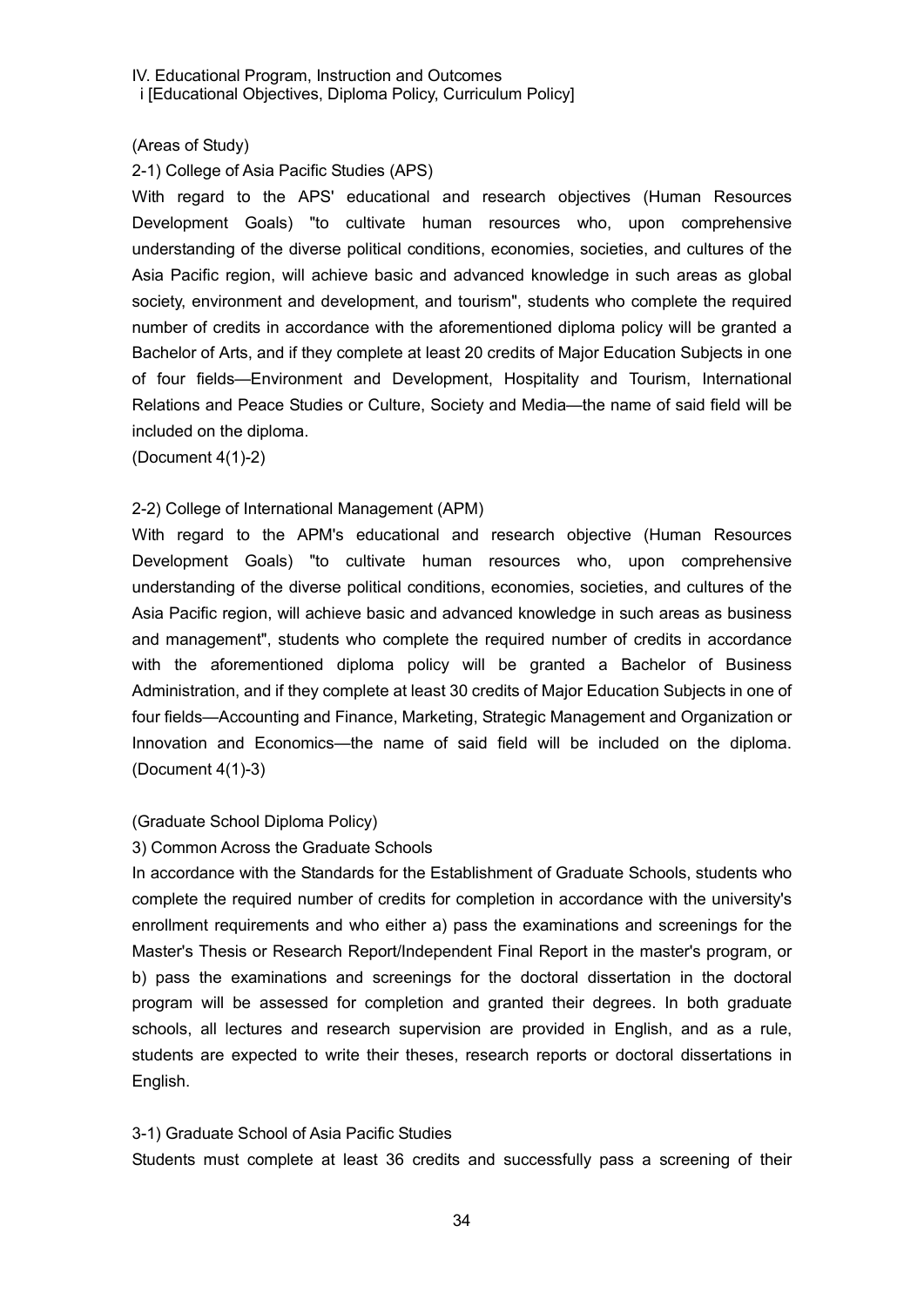Master's Thesis or Research Report to complete the Master's Program in the Graduate School of Asia Pacific Studies and receive their degrees. The Master's Thesis is mandatory in the Asia Pacific Studies Major since it is expected that students will continue to the doctoral program and become researchers.

With regard to the Graduate School of Asia Pacific Studies' educational and research objective (Human Resources Development Goals) "to cultivate human resources who possess specialized knowledge in administration, environment and development economics deemed necessary for the development of the Asia Pacific region", students who satisfy the following requirements are issued Division Certificates in one of four research fields (International Public Administration, Environmental Policy and Administration, Tourism Policy and Administration and Development Economics) in addition to their diplomas.

- ・Students of Asia Pacific Studies Major must complete at least 10 credits in Asia Pacific Studies Major Education Subjects, which consist of subjects relating to diversity and uniqueness in the Asia Pacific, coexistence and development and networking and exchange.
- ・Students of International Cooperation Policy Major must complete at least 12 credits in International Cooperation Policy Major Education Subjects, which consist of subjects in the fields of International Public Administration, Environmental Policy and Administration, Tourism Policy and Administration and Development Economics.
- ・Students must receive research supervision in their field, write a Master's Thesis or Research Report and undergo a screening.

(Document. 4(1)-4)

In the Graduate School of Asia Pacific Studies Doctoral Program, students must complete the 24 required credits and pass the PhD candidacy screening to become PhD candidates. To complete the program and receive their degrees, they must complete a total of 30 credits (including the 24 required for PhD candidacy) and successfully pass a screening of their dissertations. (Document. 4(1)-5)

#### 3-2) Graduate School of Management (GSM)

Students must complete at least 48 credits and successfully pass a screening of their Master's Thesis or Independent Final Report to complete the Master's Program in the GSM and receive their degrees.

With regard to the GSM's educational and research objective (Human Resources Development Goals) of "providing students with comprehensive awareness of business and management, along with deep insights into globalization", students who satisfy the following requirements are issued Specialization Certificates in one of four research fields—Finance, International Business and Marketing, Innovation and Technology Management and Comparative Institution Design for Transition Economy and Business Management—in addition to their diploma.

・Students must complete at least 18 credits of Required Subjects that provide them with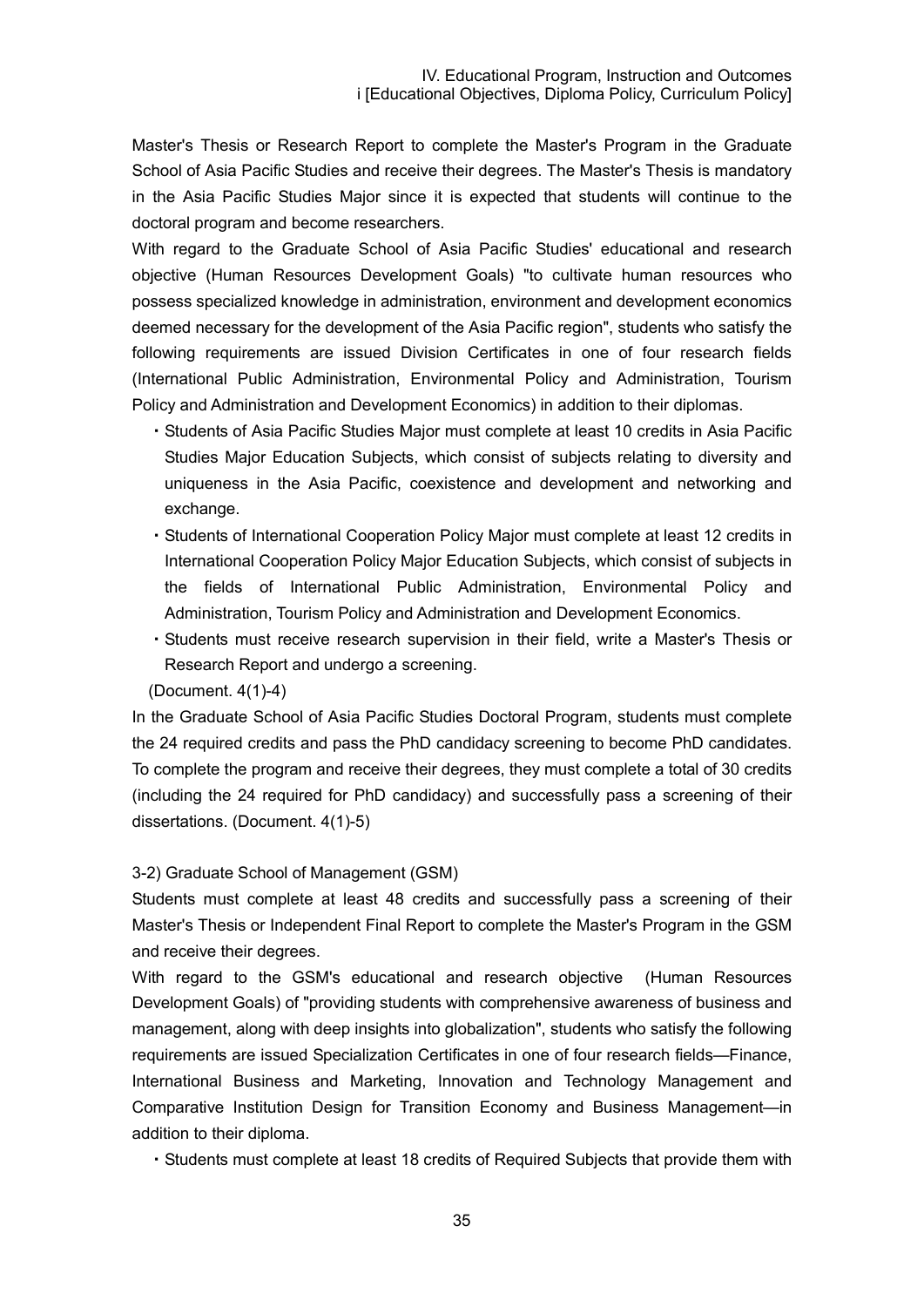fundamental business knowledge in fields such as management, organizational behavior, finance, accounting and marketing.

- ・Students must complete at least 16 credits of Elective Subjects from the following four areas that are vital to corporate management: Finance, International Business and Marketing, Innovation and Technology Management and Comparative Institution Design for Transition Economy and Business Management.
- ・Students must receive research supervision in their field, write a Master's Thesis or an Independent Final Report and undergo a screening.

(Document. 4(1)-6)

# **(2) Is the curriculum policy explicitly stated in accordance with educational objectives?**

<Demonstration of a Curriculum Policy in Alignment with Educational Objectives and the Diploma Policy>

(Relationship between Educational Goals and Creating a Multicultural Environment)

To realize the university's three visions of "Freedom, Peace and Humanity", "International Mutual Understanding" and "Creating the Future Shape of the Asia Pacific region", and to "nurture the young talent [who] will help shape the region's future", APU has pursued the following three policies ("Three 50s") since its founding in 2000.

- [1] Admit international students from at least 50 countries and regions
- [2] Maintain a 50:50 ratio of international to domestic students
- [3] Maintain a 50:50 ratio of foreign to Japanese faculty

(The Multicultural Environment and Educational Systems)

Since the "Three 50s" cannot be sustained with educational systems generally employed at other Japanese universities, APU has been using the following systems to achieve these policies.

[1] Biannual Admission and Graduation (Spring/Fall Enrollment)

One way APU has strived to achieve the "Three 50s" and a multicultural campus since inception is by operating educational programs that allow students to enroll either in the Spring or the Fall, in light of the semester systems used by most countries. Systematic subject enrollment is guaranteed through graduation so that no unfair advantages or disadvantages ensue from differing semesters of admission. In AY2012, 894 students enrolled in the undergraduate Colleges in the spring semester, and 357 enrolled in the fall semester. At the graduate level, 19 enrolled in the spring semester, and 49 enrolled in the fall semester. (Document. 4(1)-7)

[2] Semester-Quarter System

To provide students with stable, effective education, promote smooth linkages for overseas exchange and encourage foreign exchange student intake, APU adopted a Quarter System in AY2003 to encourage intensive learning by reducing the number of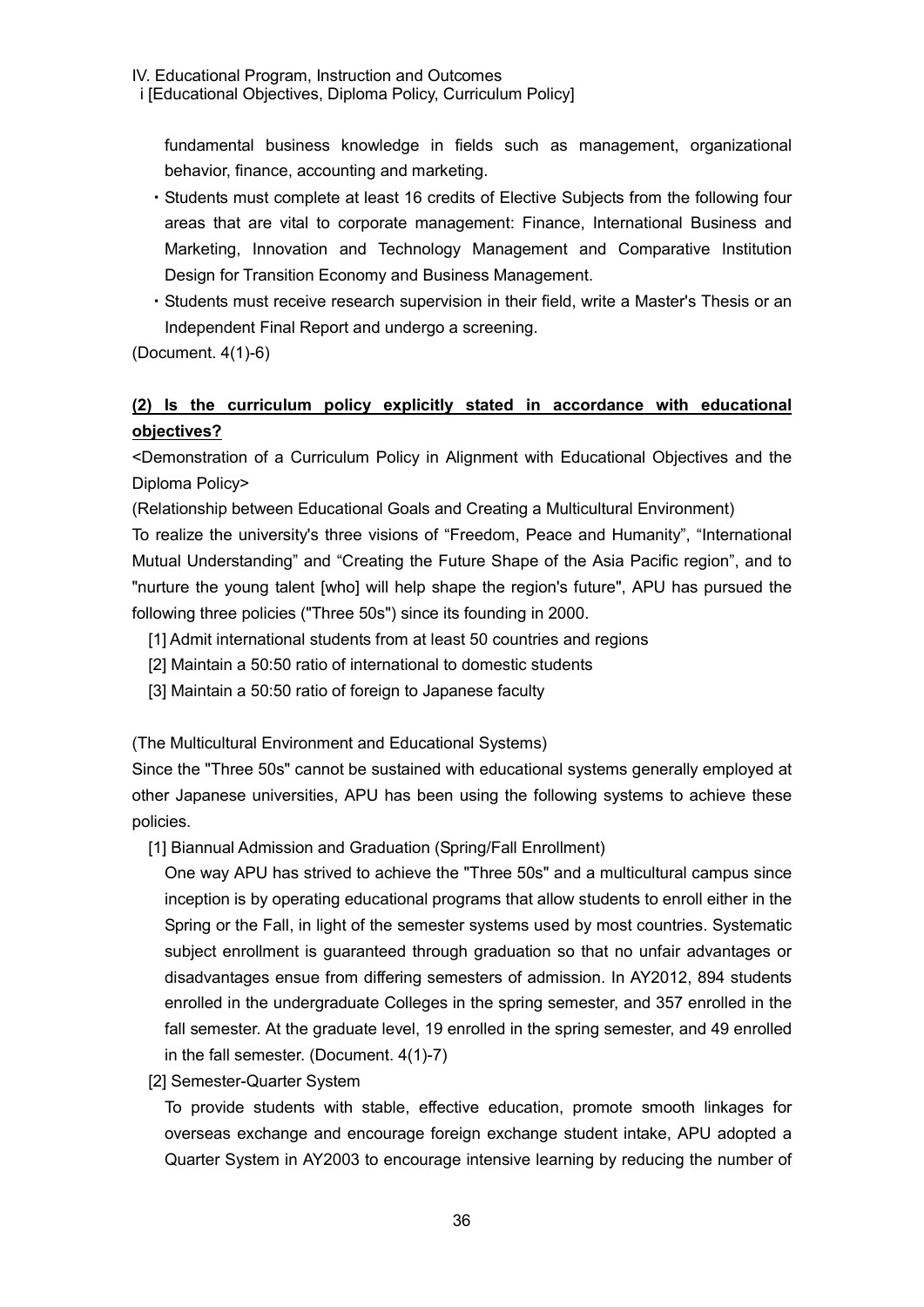subjects students could take at one time. Subjects which complete in two months are offered in April-May, June-July, October-November and December-January, in parallel with subjects offered on a semester basis. Language subjects (English, Japanese and AP Languages) and seminars require more time to impart knowledge on students, so these types of subjects, along with a handful of lecture subjects, are offered on a semester basis (15 weeks). Classes are 95 minutes long beginning with 1st Period at 8:45 and ending with 6th period at 19:30.

|                     | Spring/Fall     | 1st     | 2nd            | <b>Summer/Winter</b> |
|---------------------|-----------------|---------|----------------|----------------------|
|                     | <b>Semester</b> | Quarter | Quarter        | <b>Session</b>       |
| Common              |                 |         |                |                      |
| Subjects:           | 524             | 0       | 14             | O                    |
| Language            |                 |         |                |                      |
| Common              |                 |         |                |                      |
| Subjects:           | 122             | 87      | 74             | 15                   |
| <b>Liberal Arts</b> |                 |         |                |                      |
| <b>APS</b>          | 232             | 117     | 105            | 29                   |
| <b>APM</b>          | 284             | 100     | 98             | 17                   |
| <b>GSA</b>          | 92              | 42      | 35             | $\overline{2}$       |
| <b>GSAD</b>         | 105             | 0       | $\overline{2}$ | 0                    |
| <b>GSM</b>          | 30              | 24      | 22             | $\overline{2}$       |

Source: AY2012 Number of Classes Offered for Each Subject Field

[3] Dual Language Education (Undergraduate Programs Only)

To achieve the educational goals stated above, APU has employed dual language education since its inception, placing an emphasis on the active utilization of the multicultural and multilingual environment and the promotion of intercultural exchange through mutual learning among international and domestic students. To enter the university, students must be able to take subjects in either Japanese or English, and the educational programs are designed to promote effective learning by allowing all students, both international and domestic, to receive instruction in both languages. Subjects are divided into two categories: Common Education Subjects (Language Education Subjects and Liberal Arts Subjects) and Major Education Subjects.

To respond to one of the considerations in the "Documents for Submission Pertaining to the Application for the Approval of the Establishment of Ritsumeikan Asia Pacific University (Excerpt)" (June 30, 1999), APU presented a subject offering policy in which it would offer (1) English lectures and Japanese lectures for Foundation Education Subjects (At inception, these were 100 series subjects geared toward first-year students, but under the current curriculum, they now encompass Common Education Subjects and Common Liberal Arts Subjects), and (2) approximately 70% of Major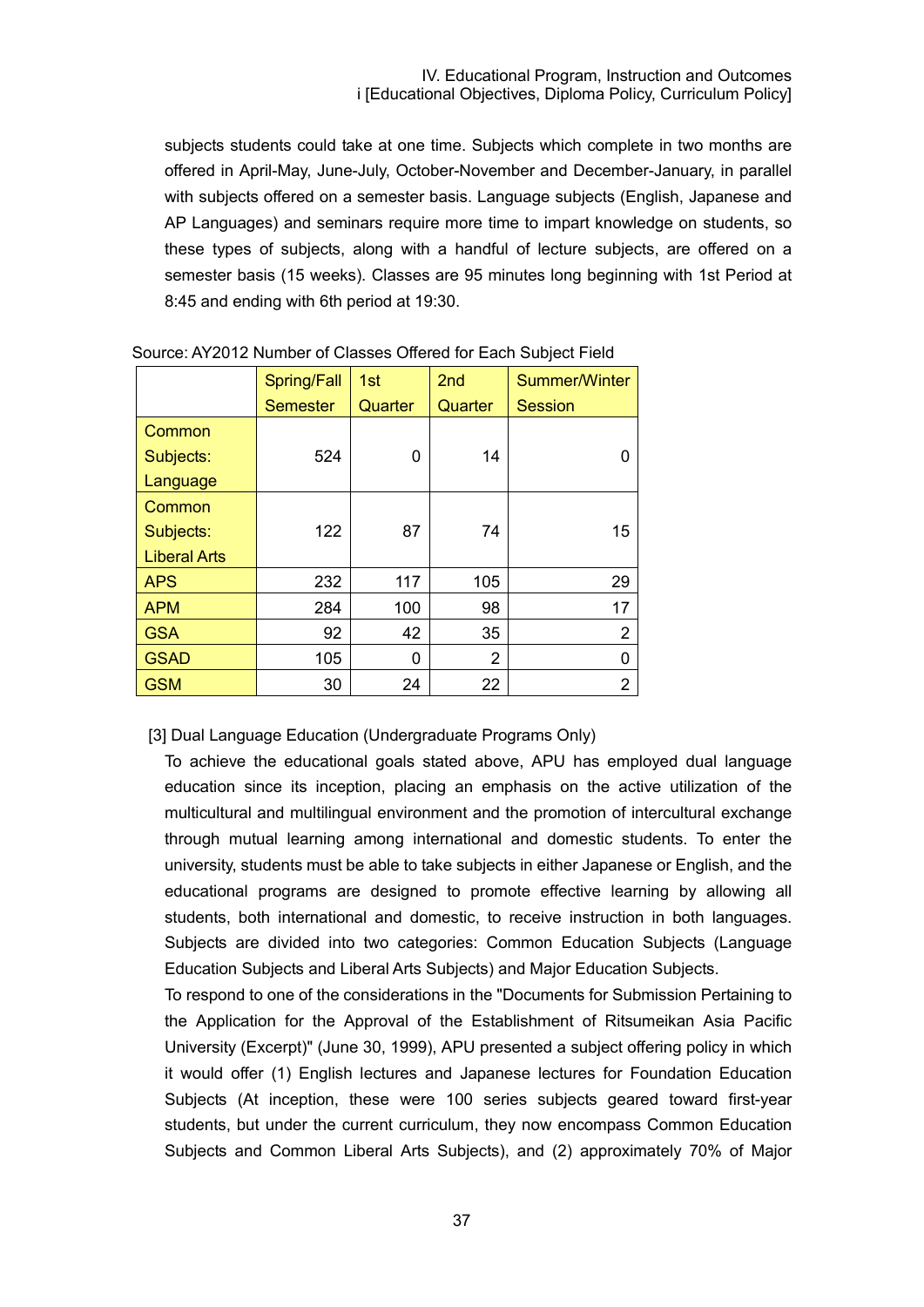Education Subjects in English and Japanese. The current curricula operate based on this policy, which remains a key element of educational program design.

# (Educational Program Design: Bachelor's Degree Programs)

The design of educational programs is about the same for both Colleges. Students must take certain subjects and complete at least 124 credits.

[1] Common Education Subjects

[Policy]

Common Education Subjects are shared by both Colleges and established across three areas: Learning Techniques, Learning Fundamentals and Learning Development.

In Learning Techniques, students learn the so-called reading-writing-arithmetic skills, including English, Japanese and/or Asia Pacific Languages subjects, computer literacy and other information subjects, mathematics and statistics, and in this process, they develop the ability to collect and disseminate information and analytical skills.

In Learning Fundamentals, students learn fundamental theories and concepts as an introduction to social sciences, humanities, and natural sciences while learning about the Asia Pacific Region—which is especially important at APU—and Japan's role in the region. Subjects include Culture and Society of the Asia Pacific, Japanese Economy and The Japanese Constitution.

In Learning Development, international and domestic students collaborate in learning. They undertake project-based learning to integrate various types of knowledge and methodologies in order to focus closely on one problem, while they learn problem solving through discussion with others. These subjects also aim to serve as a "learning transition" as students acquire proactive learning styles including self-directed reading, research, thinking, collaboration, discussion, summarizing and presentation—the necessary skills for university learning. Other offerings in this area include also overseas language learning programs and the Freshman Intercultural Relations Study Trip (FIRST) Program.

[Language Education Subjects]

Japanese-basis students are required to take English, and English-basis students are required to take Japanese. The aim of this is two-fold: (1) to provide students the ability to understand Major Education Subjects in both languages, and (2) to foster human resources who can succeed both in Japanese society and the greater international community.

To provide students with education suited to their language level at the time of enrollment, classes are divided based on placement test results, thus making for a systematic proficiency-based curriculum. Based on the results of their placement tests, Japanese-basis students take English classes either under the Standard Track (24 required credits) or the Advanced Track (12 required credits). English-basis students must complete 16 credits of Japanese language subjects, but their starting level is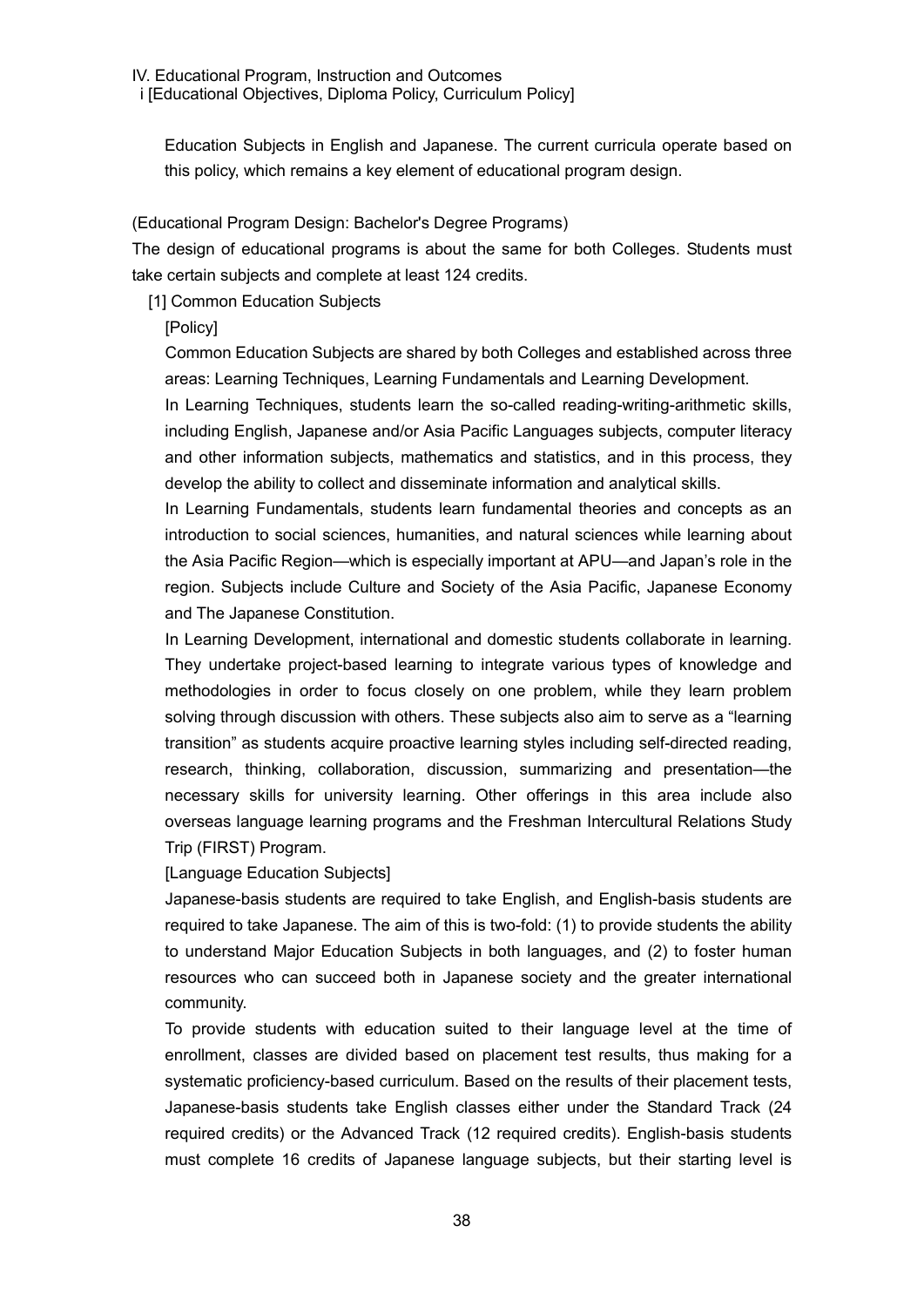appropriately determined based on placement test results.

[Common Liberal Arts Subjects]

Our major focus is on wide-ranging liberal arts education, and our aim is to develop the following skills through effective interplay with Major Education Subjects: universal perspective on things/concepts, ability to see the big picture, ability to grasp the true nature of things and deep thinking ability. We have established three fields of learning—Learning Techniques, Learning Fundamentals and Learning Development—to ensure a curriculum design that fosters academic basics, study skills, information collection and dissemination skills and intercultural communication skills.

The curriculum contains two registration-required subjects for all incoming freshmen: First-Year Student Workshop I and First-Year Student Workshop II. First-Year Student Workshop I aims to develop motivation to learn and the ability to recognize problems in freshmen and provides them with the skills required to engage in policy-oriented and problem solving-based learning. Students intensively practice academic literacies, including how to conduct literature surveys, write reports, cite sources and make presentations, in their enrollment basis language (Japanese or English). With mixed classes of domestic and international students, First-Year Student Workshop II is designed to develop intercultural understanding by having students with different cultures and values communicate directly with each other.

Students are required to earn a total of at least 40 credits from Common Education Subjects in the two sub-fields of Language Subjects and Common Liberal Arts Subjects.

[2] Major Education Subjects (The details of each college will be mentioned later)

Regarding Major Education Subjects, the basic policy is to design a systematic academic program based on the academic specializations and unique features of each College and with an eye on responding to the various issues facing the Asia Pacific region. Through this we aim to develop students to meet each College's human resource development goals. In both Colleges, students are required to complete at least 62 credits from Major Education Subjects offered by the respective College.

#### 2-1) College of Asia Pacific Studies (APS)

The curriculum is designed to give students a broad understanding of the diverse political systems, economies, societies and cultures of the Asia Pacific as well as fundamental and advanced knowledge of and requisite skills pertaining to international relations, environment and development, tourism, and culture/society/media.

#### 2-2) College of International Management (APM)

The curriculum is designed to give students a broad understanding of the diverse political systems, economies, societies and cultures of the Asia Pacific as well as fundamental and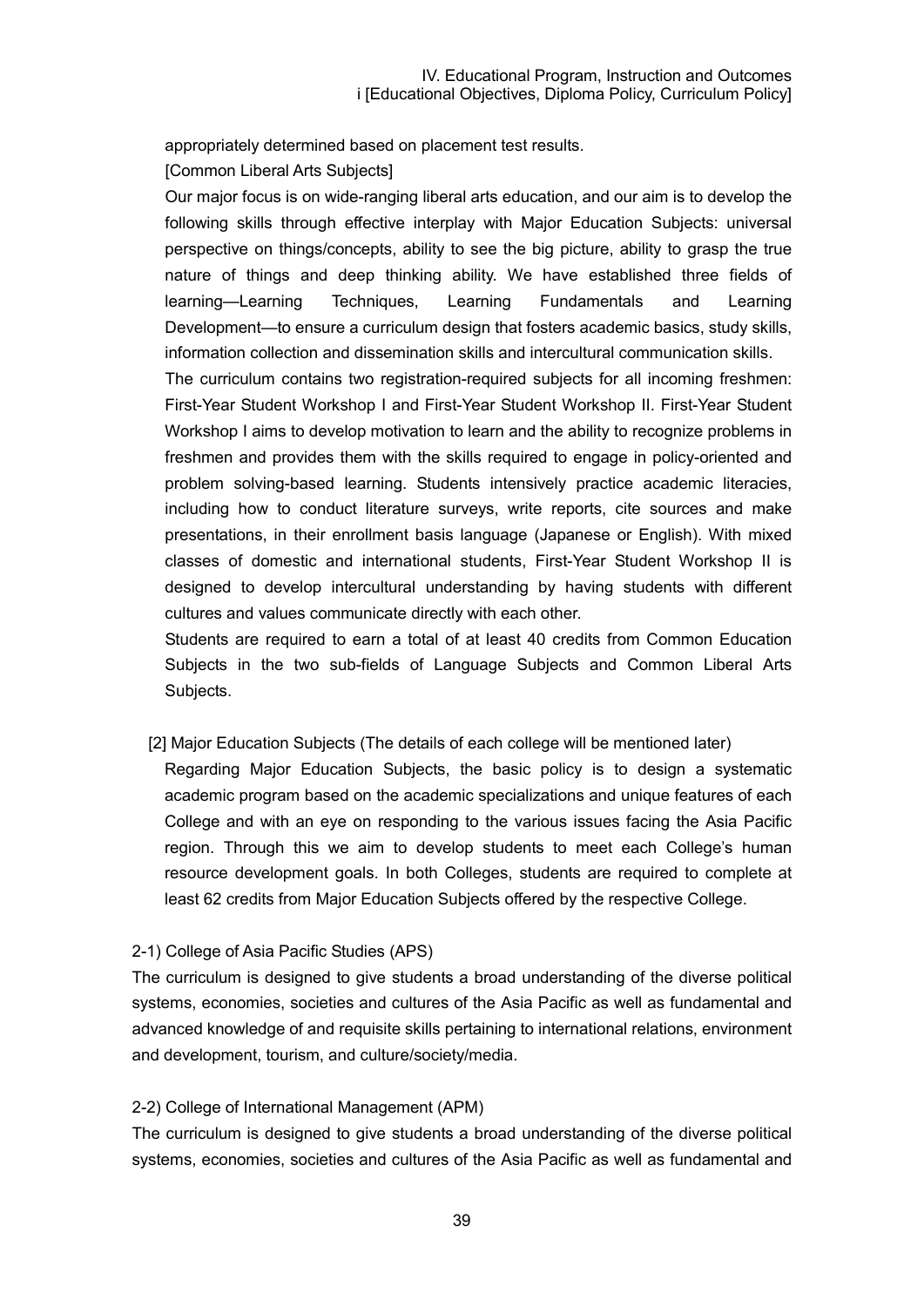advanced knowledge of and requisite skills pertaining to business administration.

In their freshman year, all students are required to register two subjects that provide the foundations for learning about international management: Business Mathematics and Introduction to Management. Based on their placement test results, students are either exempted from Business Mathematics or advised to take Fundamental Mathematics in order to bolster their fundamental math skills before taking Business Mathematics. While not required, students are also strongly urged to enroll in five Core Subjects—Accounting I, Accounting II, Finance, Principles of Marketing and Organizational Behavior—to promote systematic enrollment. (Document. 4(1)-8 and 4(1)-9)

# (Educational Program Design: Graduate School)

The subject categories and curriculum structures for each graduate school, program and major are explicitly stated in the 2012 Graduate Academic Handbook. Details are as follows. 3-1) Graduate School of Asia Pacific Studies

The Graduate School of Asia Pacific Studies employs a curriculum to cultivate specialized knowledge in administration, environment and development economics and practical problem-solving skills required for the development of the Asia Pacific.

(Masters Programs in the Graduate School of Asia Pacific Studies)

Educational programs in the Graduate School of Asia Pacific Studies Asia Pacific Studies (APS) Major and International Cooperation Policy (ICP) Major consist of Common Subjects and Major Subjects.

[1] Common Subjects

Common Subjects cover required research methods, subjects on politics, societies and economics in the Asia Pacific and area studies subjects, and they aim to provide students with research techniques and fundamental knowledge.

[2] Major Subjects

The subjects in the Asia Pacific Studies Major cover the fields outlined below:

- ・Diversity and uniqueness in the Asia Pacific
- ・Coexistence and development
- ・Networking and exchange

The subjects in the International Cooperation Policy Major cover the fields outlined below:

- ・International Public Administration: Covers essentials of international organizations, national governance and activities of related agencies;
- ・Environmental Policy and Administration: Covers urgent issues in balancing development and human issues;
- ・Tourism Policy and Administration: Covers the tourism as a keystone in industry growth and exchange;
- ・Development Economics: Serves as the foundation for development policy.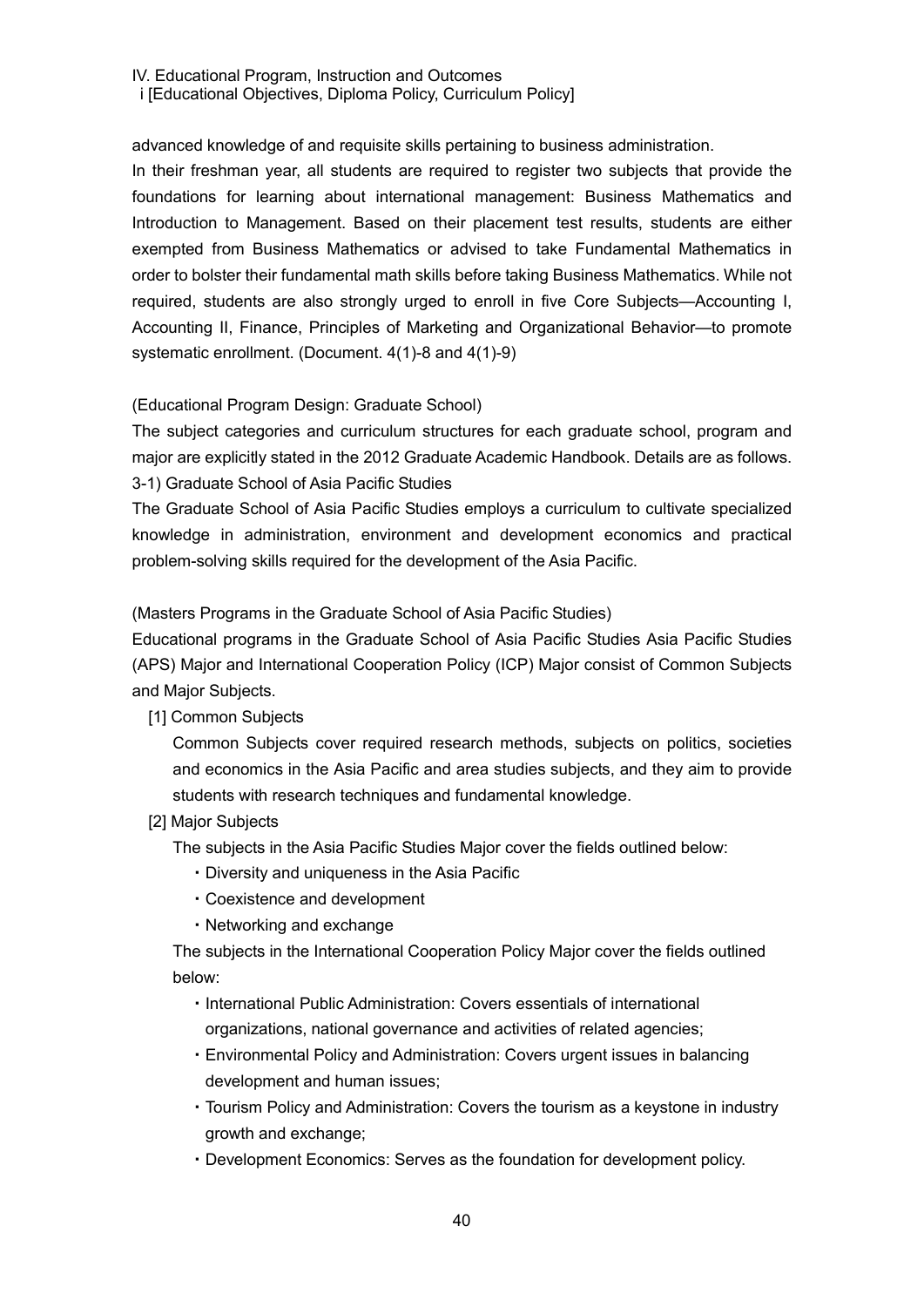Students are permitted to enroll in Major Subjects from the other major program which, in turn, allows them to study and conduct research from various perspectives. In addition, students aim to gain a real and practical understanding of program content by taking Seminars, which are offered as Major Subjects, and to summarize their research outcomes in a Master's Thesis or Research Report.

| Category                   |         | <b>Number of Required Credits</b> |           |            |
|----------------------------|---------|-----------------------------------|-----------|------------|
| <b>GSA Common Subjects</b> |         | 10 credits                        |           |            |
| <b>Major Subjects</b>      | Lecture | 10                                |           |            |
| <b>APS Major Subjects</b>  |         | credits                           | 24        | 36 credits |
|                            | Seminar | 14                                | credits   |            |
|                            |         | credits                           |           |            |
| <b>Free Electives</b>      |         |                                   | 2 credits |            |

### Major in Asia Pacific Studies

#### Major in International Cooperation Policy

| Category                   |                   | <b>Number of Required Credits</b> |           |            |
|----------------------------|-------------------|-----------------------------------|-----------|------------|
| <b>GSA Common Subjects</b> |                   | 10 credits                        |           |            |
| <b>Major Subjects</b>      | <b>ICP Common</b> | 4 credits                         |           |            |
| <b>ICP Major Subjects</b>  | Lecture           | 8 credits                         | 24        | 36 credits |
|                            | Seminar           | 12                                | credits   |            |
|                            |                   | credits                           |           |            |
| <b>Free Electives</b>      |                   |                                   | 2 credits |            |

(Doctoral Program in the Graduate School of Asia Pacific Studies)

The educational program in the Graduate School of Asia Pacific Studies Doctoral Program consists of lecture subjects, seminars, research and presentation subjects and tutorials. In lecture subjects students systematically study the specialized research methods and knowledge required for research in the doctoral program. Under the tutelage of their supervisors, students take seminars, research and presentation subjects and tutorials to acquire the research techniques and academic skills needed to integrate education and research and the skills to generate academic output. The curriculum is designed to guide students in the writing of their dissertations.

Doctoral students must first complete credits required for PhD candidacy (Total: 24 credits from designated subjects). Upon passing a screening, they become PhD candidates. Students are granted doctoral degrees after completing all required coursework and passing a doctoral dissertation screening.

#### [1] Lecture Subjects

Subjects that cover required research methods and theories for the program.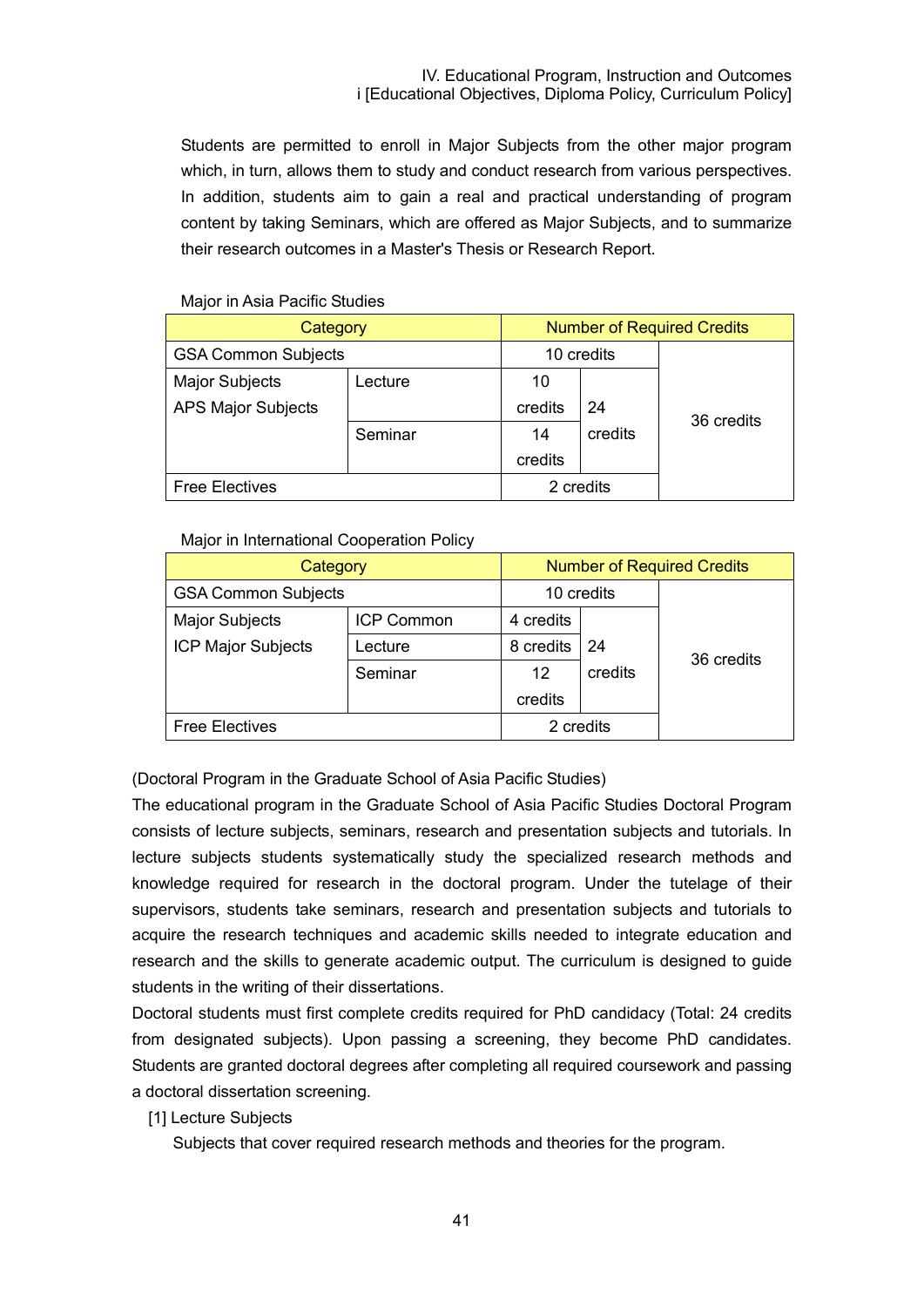[2] Seminar Subjects

Under the supervision of a supervising faculty member ("supervisor"), students take Advanced Research and write a dissertation submitted in partial fulfillment of the award of a Ph.D.

[3] Research and Presentation Subjects

Research Presentation is a subject in which students present their research. Research Paper subjects are designed to supervise students in summarizing their research. These subjects cultivate research techniques and academic writing skills.

### [4] Tutorials

Subjects that integrate research and teaching to cultivate teaching skills.

| Category                  | <b>Credits Required for PhD</b> |            | <b>Number of Credits</b>       |            |
|---------------------------|---------------------------------|------------|--------------------------------|------------|
|                           | Candidacy                       |            | <b>Required for Completion</b> |            |
| Lecture Subject           | 4 credits                       |            | 4 credits                      |            |
| Seminar Subjects          | 8 credits                       |            | 12 credits                     |            |
| Research and Presentation | 10 credits                      | 24 credits | 10 credits                     | 30 credits |
| Subjects                  |                                 |            |                                |            |
| <b>Tutorials</b>          | 2 credits                       |            | 4 credits                      |            |

# 3-2) Graduate School of Management (GSM)

The GSM employs a curriculum that cultivates the ability to solve corporate and organizational management issues in the Asia Pacific region by providing comprehensive know-how in business and management and a keen insight into globalization.

The educational program in the GSM consists of required subjects, electives and seminars which are arranged in a curriculum to provide for systematic study.

[1] Required Subjects

Required subjects consist of mandatory GSM subjects in the areas of management, organizations, finance, accounting and marketing. These subjects aim to provide students with a comprehensive, fundamental knowledge in business and management.

[2] Elective Subjects

Education and research in each of the programs focuses on the following 4 areas that are vital to corporate management with the aim of improving specialization in the respective fields: (1) Finance, (2) International Business and Marketing, (3) Innovation and Technology Management and (4) Comparative Institution Design for Transition Economy and Business Management. By offering small-group classes, we cultivate students with practical skills by building on their research and the practical application thereof.

[3] Seminar Subjects

Students aim to gain a real and practical understanding of program content by taking Seminars and, in turn, to summarize their research outcomes in Master's Theses or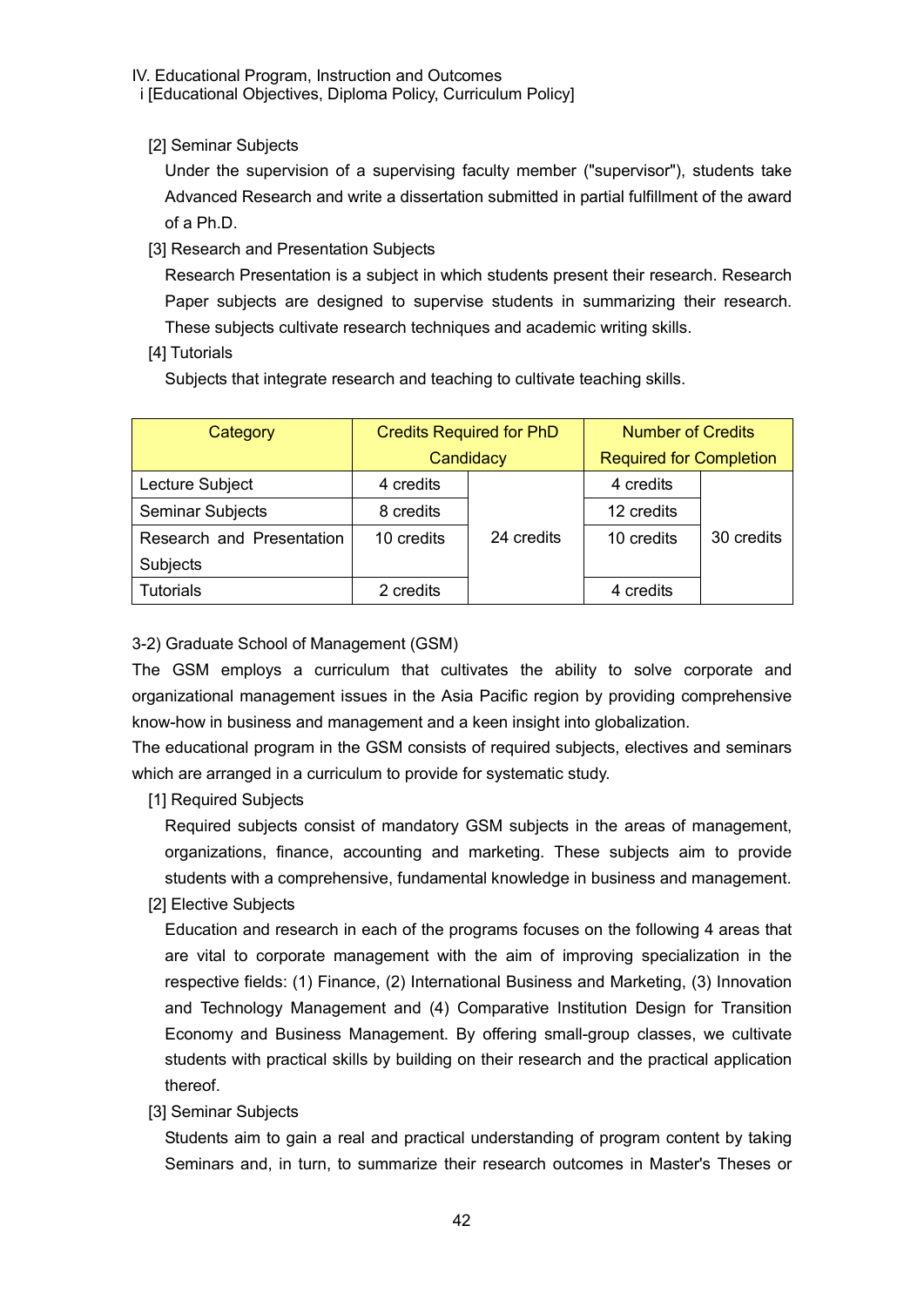| Category                 | <b>Number of Required Credits</b> |            |  |
|--------------------------|-----------------------------------|------------|--|
| <b>Required Subjects</b> | 18 credits                        |            |  |
| <b>Elective Subjects</b> | 16 credits                        |            |  |
| Seminar Subjects         | 8 credits                         | 48 credits |  |
| Free Subjects*           | 6 credits                         |            |  |

Independent Final Reports.

\*: Free Subjects: Credits earned exceeding the minimum requirement for Elective and Seminar Subjects, as well as subjects taken in the other Graduate School will fulfill the Free Electives requirement.

# **(3) Have members of the university (faculty, staff and students) been notified of the educational objectives, diploma policy and curriculum policy, and has this information been disclosed to the public?**

1) University-wide

The Ritsumeikan Asia Pacific University Degree Regulations, the diploma policy and the curriculum policies for the Colleges and Graduate Schools are available to the general public on the university's homepage.

Every semester, we hold enrollment guidance sessions for both new enrollees and current students in each College and Graduate School to encourage all students to formulate appropriate study plans. The educational objectives, diploma policy and curriculum policy are disclosed via all of the Colleges and Graduate Schools, and efforts are made to notify students of this information.

# **(4) Does the university regularly verify the adequacy of its educational objectives, diploma policy and curriculum policy?**

1) University-wide

Together with faculty structure, instruction and outcomes, the university examines the adequacy of its educational objectives, diploma policy and curriculum policy with 1) research and analysis conducted by the Division of Academic Affairs 2) discussions in the Faculty Council, Graduate School Faculty Council and Faculty Discussion Meeting, and 3) confirmation by the University Senate. Reviews of the bachelor's degree programs were conducted when the academic reforms of AY2006 and AY2011 were formulated, and the results were appropriately incorporated when each set of reforms was implemented. The AY2011 Academic Reforms will complete their first full cycle in AY2014, so the next review will be done looking towards in or after AY2015.

A review of the adequacy of educational objectives, diploma policy and curriculum policy at the graduate level is underway, and the outcomes will be reflected in the AY2014 Academic Reforms that are currently under discussion.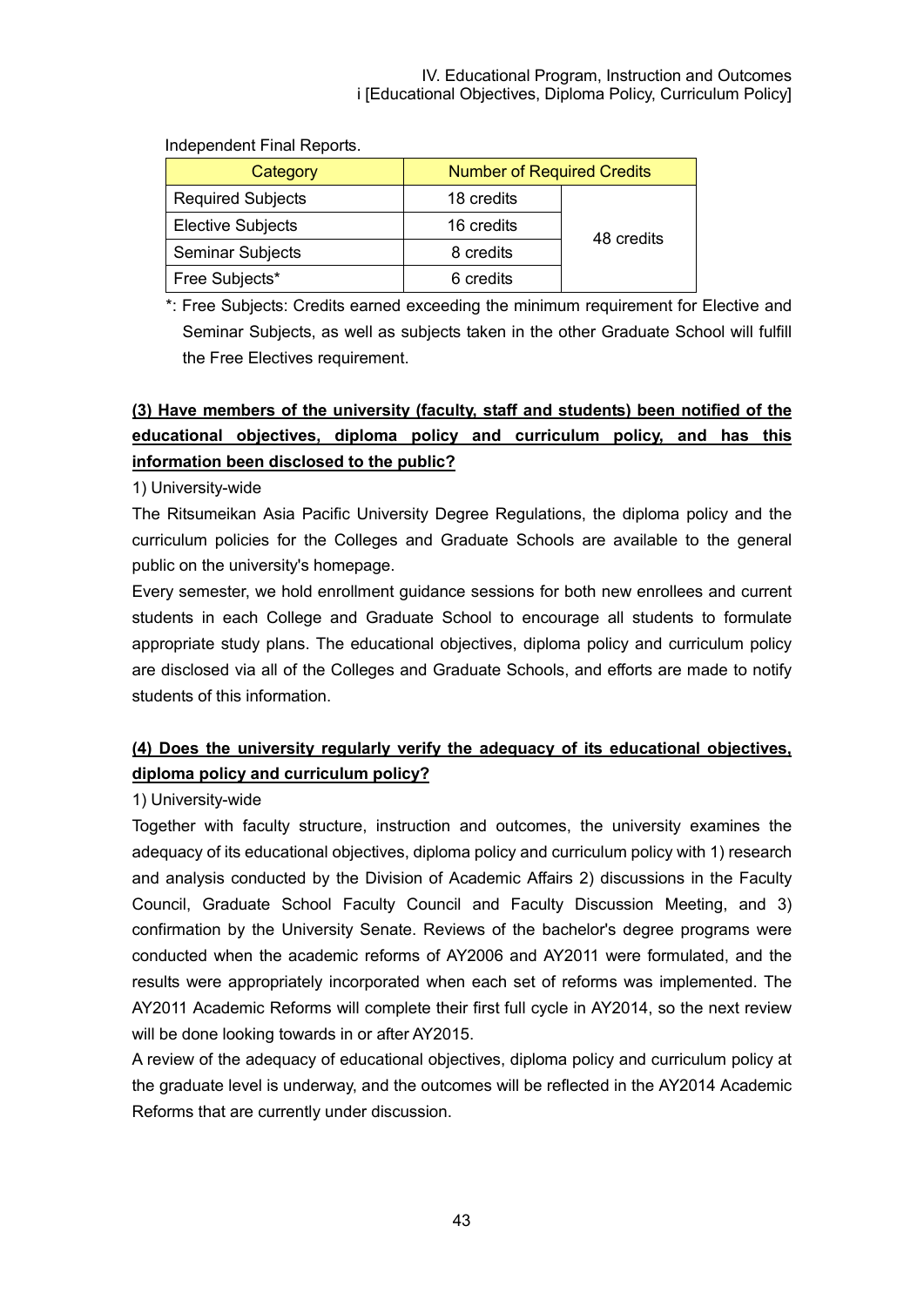# **2. Self Assessment**

In this section, we have explained the current situation regarding the educational objectives, diploma policies and curriculum policies at both the undergraduate and graduate levels. We will now conduct an assessment of this situation based on the indicators listed for each College and Graduate School below.

- (1) Have diploma policies and curriculum policies been formulated?
- (2) Are these policies explicitly linked to the aforementioned educational objectives?

# **[1] Items That Are Showing Results**

### 1) University-wide

<1> Systematic alignment of goals and policies

As outlined above, we conducted regular inspections in 2006 and 2011 of the initiatives we have undertaken since opening in 2000 to "nurture the young talent who will shape the future of the Asia Pacific", and by analyzing the results of these, we have been able to promote the systematic alignment of our human resources development goals, diploma policy and curriculum policy. At the graduate level, efforts to review initiatives undertaken since the schools opened in 2003 and to systematically align our goals and policies ahead of the reforms in AY2014 are underway.

In particular, the APM and the GSM have been aligning their goals, diploma policies and curriculum policies with a keen eye on the AACSB Standards to obtain the AACSB International Accreditation. The faculty members in the APM and the GSM are working to improve and advance academics with a conscious awareness of international viability.

# **[2] Items Requiring Improvement**

# 1) University-wide

# <1> Realignment of goals and policies

Giving due consideration to the basic ideals establishment at our founding and our human resources development goals, we have formulated educational objectives common to both Colleges, and the APM and the GSM have formulated their own unique educational objectives and diploma policies. That being said, the current diploma policies only state the required number of credits for graduation for each College and Graduate School. In light of the fact that there are no educational objectives stipulated for the APS and the master's and doctoral programs in the Asia Pacific Studies Major in the Graduate School of Asia Pacific Studies, we are using the AY2013 to reexamine these.

### 2) Common Across the Colleges

# <1> Content of the University Regulations

Some of the content of the University Regulations is insufficient. For instance, subject categories, such as Required Subjects and Elective Subjects, are not listed for the subjects in the University Regulations.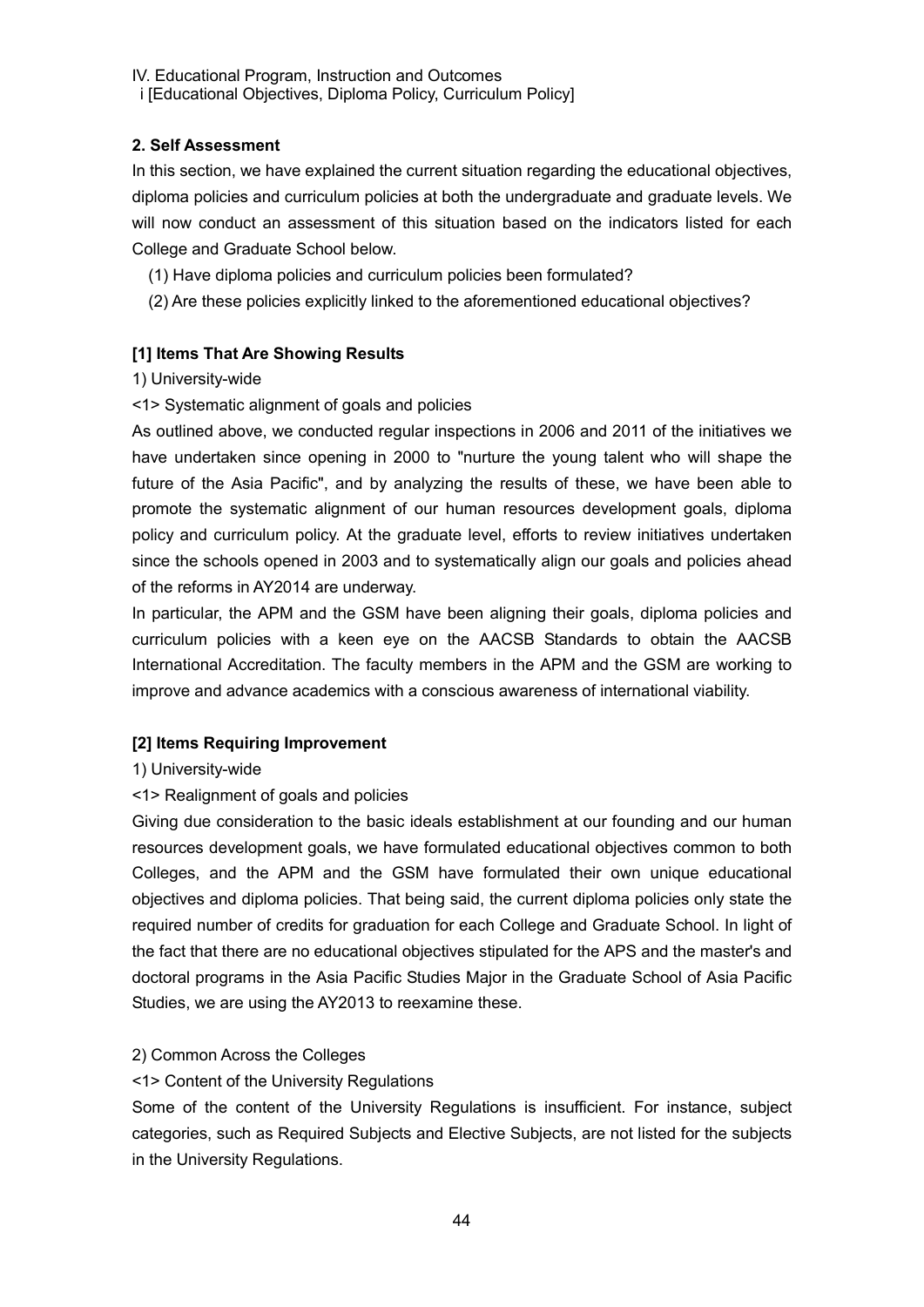# 3) Common Across the Graduate Schools

<1> Formulation of Educational Objectives and Diploma Policies

At present, various goals are listed for each Graduate School, but these have not been clearly arranged and presented according to the concepts of human resources development goals, educational objectives and diploma policies. As part of the AY2014 reforms, we will reorganize these concepts for each Graduate School, Program and Major and formulate educational objectives and diploma policies before the end of the AY2013.

# **3.Development Policies towards the Future**

# **[1] Items That Are Showing Results**

1) University-wide

<1> Systematic alignment of goals and policies

By promoting regular reviews, including academic reforms, we have made some progress in sorting out educational objectives, diploma policies and curriculum policies.

### **[2] Items Requiring Improvement**

1) University-wide

<1> Realignment of goals and policies

We must formulate and systematize educational objectives, diploma policies and curriculum policies for each College, Graduate School and Major, while ensuring overall consistency among them. We aim to disclose these information with the three policies (admission policy, curriculum policy and diploma policy) internally and externally in easy to understand format before the end of the AY2013.

Since the "Student Handbook" fulfills the important basic function of providing information about learning and research at APU to students, we will use it to inform students about the educational objectives, diploma policies and curriculum policies in an effort to ensure a common understanding among students of the individual educational programs that these policies underpin and improve their learning outcomes.

### 2) Common Across the Colleges

### <1> Content of the University Regulations

We will revise the content of the University Regulations in parallel with the reorganization of various sets of goals.

### 3) Common Across the Graduate Schools

<1> Formulation of Educational Objectives and Diploma Policies

Since AY2014 Academic Reforms are being deliberated in the Graduate Schools, we will redevelop educational objectives and diploma policies in these discussions, and we will